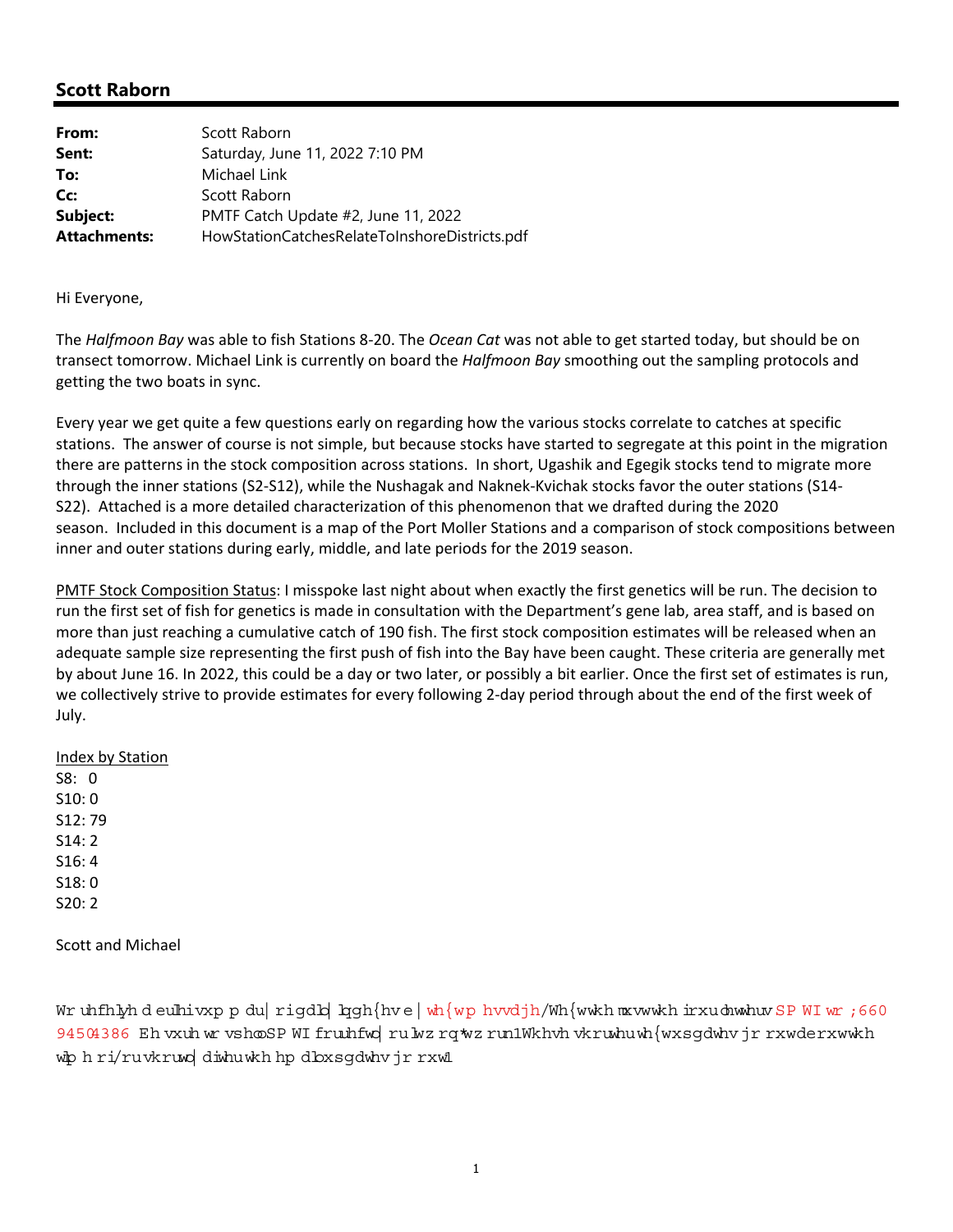#### *Port Moller*

#### All updates sent by email are also posted online at www.bbsri.org

|            | Daily Catch Index by Station |                                                                |    |    |                 |            |            |     |            | Mean Daily Catch Index | Raw catches              |                                            | Mean Length (mm) |          |                         |          |
|------------|------------------------------|----------------------------------------------------------------|----|----|-----------------|------------|------------|-----|------------|------------------------|--------------------------|--------------------------------------------|------------------|----------|-------------------------|----------|
|            |                              | (Est. catch from the 200 fathom net if it had fished for 1 hr) |    |    |                 |            |            |     |            |                        |                          | Best for assessing entry pattern this year |                  |          |                         |          |
| Date       | S <sub>2</sub>               | S <sub>4</sub>                                                 | S6 | S8 | S <sub>10</sub> | <b>S12</b> | <b>S14</b> | S16 | <b>S18</b> | <b>S20</b>             | <b>S22</b>               | (Stns 2-22)                                | 4½" mesh         | 5%" mesh | 41/ <sub>2</sub> " mesh | 5%" mesh |
| $10$ -Jun  |                              |                                                                |    |    |                 |            | 32         | 0   |            | 0                      | 0                        |                                            | 14               |          | 498                     | 562      |
| $11$ -Jun  |                              |                                                                |    | 0  | 0               | 79         |            | 4   | 0          |                        | $\overline{\phantom{a}}$ |                                            |                  | 53       | 501                     | 527      |
| $12$ -Jun  |                              |                                                                |    |    |                 |            |            |     |            |                        | $\overline{\phantom{a}}$ |                                            |                  |          |                         |          |
| 13-Jun     |                              |                                                                |    |    |                 |            |            |     |            |                        | $\overline{\phantom{a}}$ |                                            |                  |          |                         |          |
| $14$ -Jun  |                              |                                                                |    |    |                 |            |            |     |            |                        |                          |                                            |                  |          |                         |          |
| $15 - Jun$ |                              |                                                                |    |    |                 |            |            |     |            |                        |                          |                                            |                  |          |                         |          |
| $16$ -Jun  |                              |                                                                |    |    |                 |            |            |     |            |                        | $\overline{\phantom{a}}$ |                                            |                  |          |                         |          |
| $17$ -Jun  |                              |                                                                |    |    |                 |            |            |     |            |                        |                          |                                            |                  |          |                         |          |
| 18-Jun     |                              |                                                                |    |    |                 |            |            |     |            |                        | $\overline{\phantom{a}}$ |                                            |                  |          |                         |          |
| 19-Jun     |                              |                                                                |    |    |                 |            |            |     |            |                        | $\overline{\phantom{a}}$ |                                            |                  |          |                         |          |
| $20$ -Jun  |                              |                                                                |    |    |                 |            |            |     |            |                        |                          |                                            |                  |          |                         |          |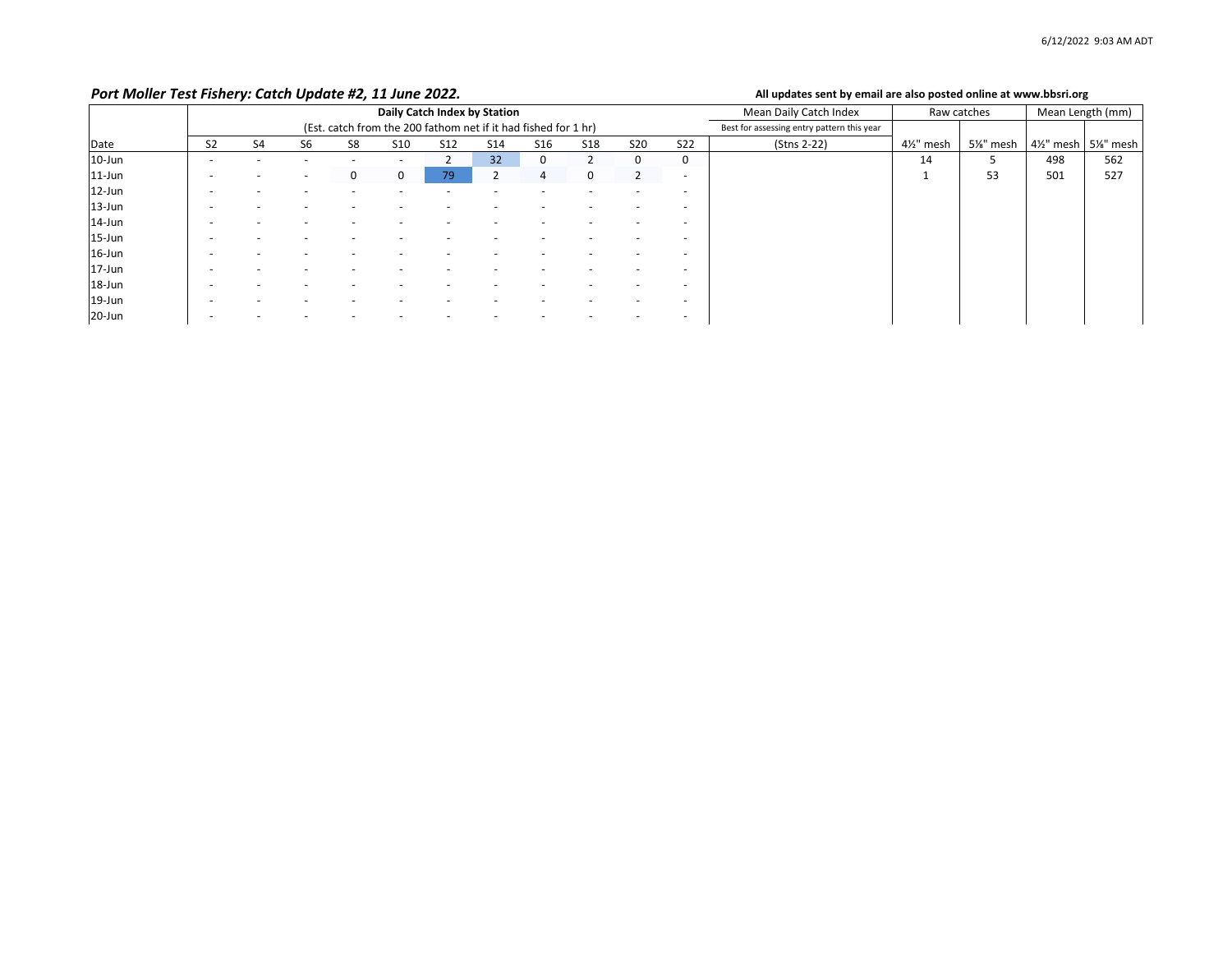# How Station Catches Relate to Inshore Fishing Districts

Every year, many people want to know how station‐specific catches at Port Moller relate to the inshore districts. We generally get questions like, "Which district or districts are fish at Station 10 headed for?". This is a simple and logical question, and utility of the test fishery would be greatly enhanced if there were a clear answer. Unfortunately, this is not the case as station‐ specific stock composition estimates are unavailable at the current level of sampling and funding. To establish station‐specific estimates would require sampling stations multiple times per day with a 5‐6 vessel effort and analyzing many more fish in the genetics lab. In a sense, it is a "million-dollar question" (a conservative cost projection at the least). However, we can provide a qualitative answer to this question given the current budget and logistical constraints.

All stocks are likely present at all stations, but there is a limit to the associations that can be made by station or narrow group of stations. A map of station locations is provided below (Figure 1), and a comparison of 2019 stock compositions across inner and outer stations for early, middle, and late periods that together accounted for 75% of the season's catch indices is given in Figure 2. Generalizations are that Egegik and Ugashik stocks are more likely to pass through the inner stations (Stations 2‐12) than they are the outer stations (Stations 14‐24). Nushagak District and Naknek‐Kvichak stocks are more likely to pass through the outer stations.

Again, there are limits on this understanding and to the methods available. We must group station samples to obtain genetics results, and historical results prior to 2019 are largely limited to Stations 2‐10 or 2‐12. Therefore, the relative historical passage rate through Stations 14‐18 by each stock is impossible to ascertain. We fished the far outers stations starting in 2019 and found significant numbers of Egegik fish; yet, this stock dominated the inner stations. The 2019 season had a large Egegik run, so a given stock's abundance relative to other stocks determines how much they might dominate a station or group of stations by day and by year.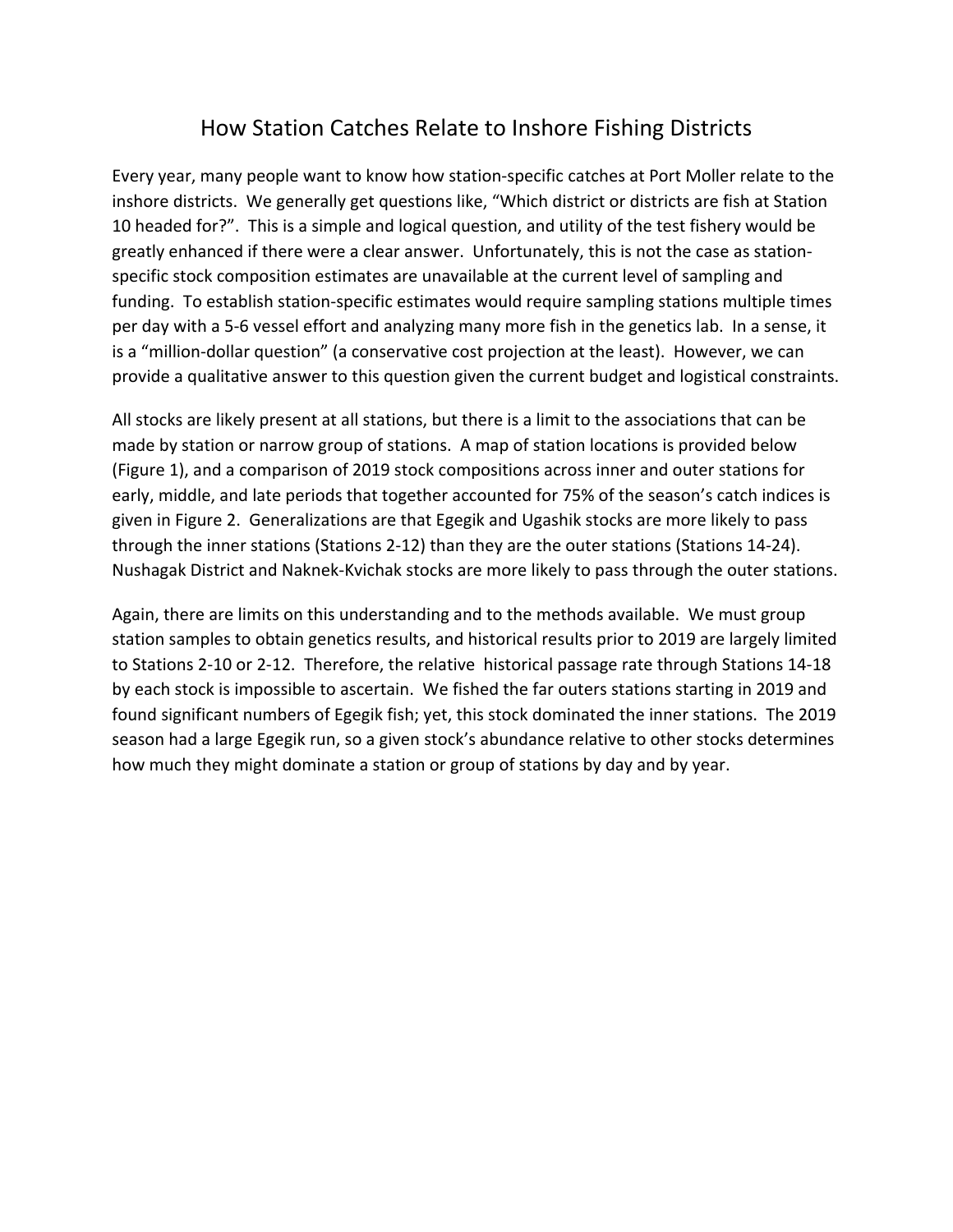

Figure 1. Map of the study area, showing the stations of the 2022 Port Moller Test Fishery and the locations of Bristol Bay fishing districts. Sockeye salmon passing the test fishery stations take approximately six to nine days to reach the Bristol Bay fishing districts in typical years.